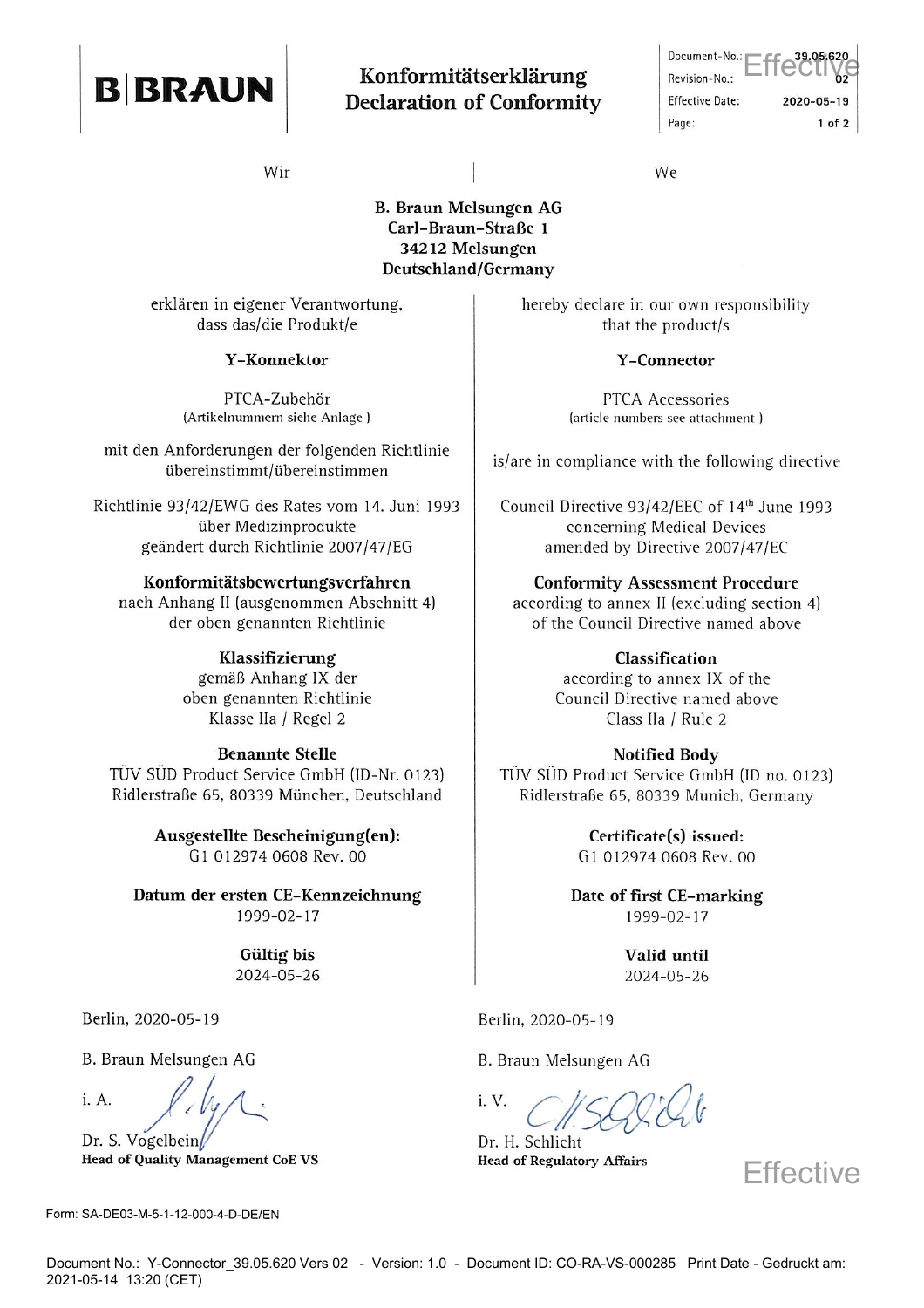## **B BRAUN Konformitätserklärung**<br> **B BRAUN Declaration of Conformit Declaration of Conformity**

|                        | Document-No.: Effective |
|------------------------|-------------------------|
|                        |                         |
| <b>Effective Date:</b> | 2020-05-19              |
| Page:                  | $2$ of $2$              |

### **Anlage I / Attachment I**

| Art.-Nr.<br>REF No. | <b>Artikelbezeichnung</b>                | <b>Article description</b>             | <b>Klasse</b><br><b>Class</b> |
|---------------------|------------------------------------------|----------------------------------------|-------------------------------|
| 5010434             | Y-Konnektor – einzeln steril             | Y-Connector – single sterile           | <b>IIa</b>                    |
| 5019602             | Y-Konnektor mit Einführhilfe 7,5 cm      | Y-Connector with Introducer 7.5 cm     | Пa                            |
| 5021596             | Y-Adapter 9,5F Lumen                     | Y-Adapter 9.5F Lumen                   | <b>IIa</b>                    |
| 5021693             | Y-Adapter 9,5F Lumen m. Einführhilfe     | <b>Y-Connector Single 9.5F</b>         | Пa                            |
| 5020743             | Y-Adapter 9,5F doppelt                   | Y-Adapter 9.5F, double                 | <b>IIa</b>                    |
| 5022693             | Y-Konnektor Flat Cap m. Einführhilfe     | Y-Connector Flat Cap w. Insertion Tool | <b>IIa</b>                    |
| 5024103             | Y-Konnektor Push/Pull m.<br>Verlängerung | Y-Connector Push/Pull w. extension     | <b>IIa</b>                    |

**Effective** 

Form: SA-DE03-M-5-1-12-000-4-D-DE/EN